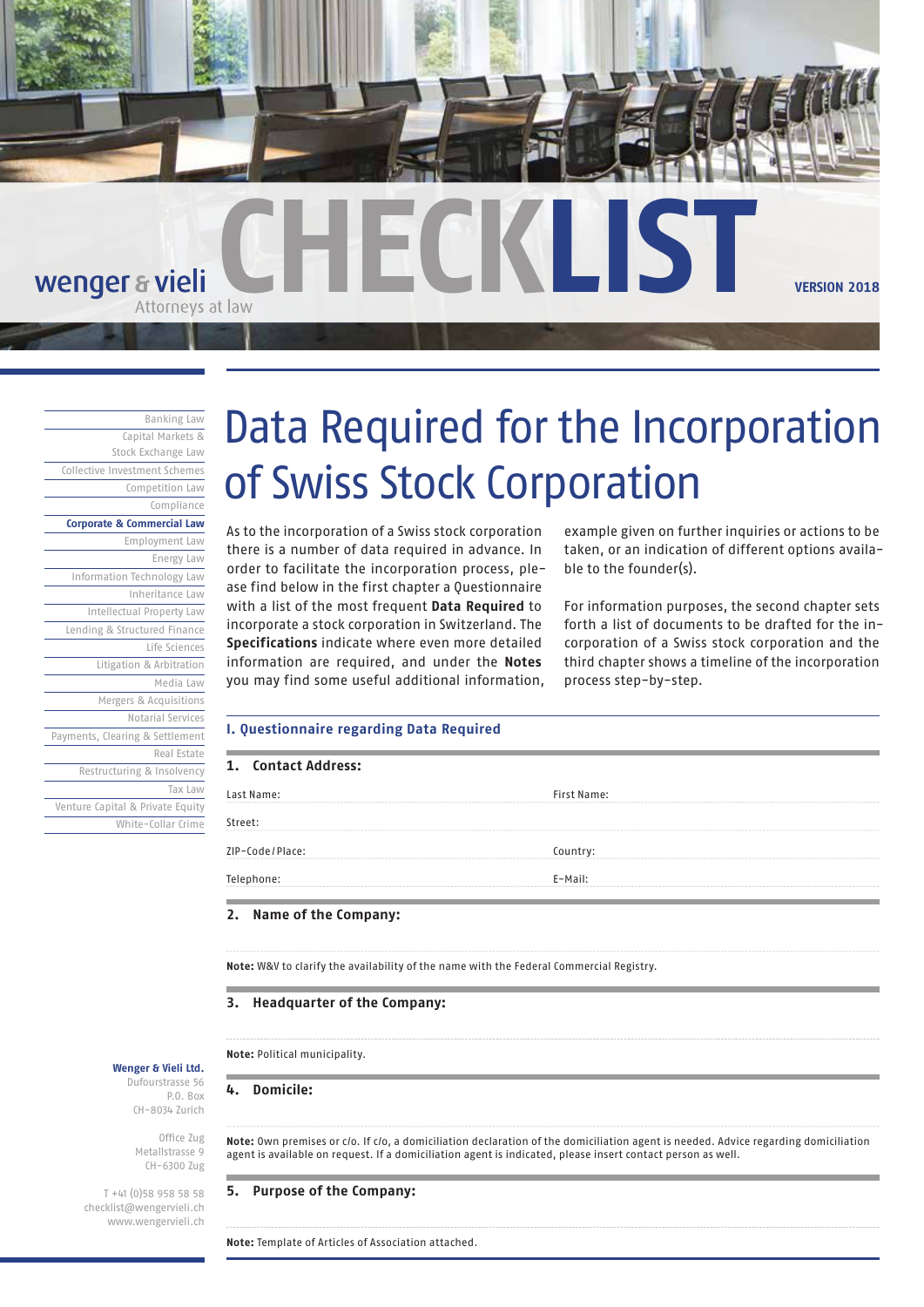| <b>Founders (at least one)</b><br>Name: |                                                                                                                                                                                                                            | Date of birth:                                                                                                                                                                                                                                                          |
|-----------------------------------------|----------------------------------------------------------------------------------------------------------------------------------------------------------------------------------------------------------------------------|-------------------------------------------------------------------------------------------------------------------------------------------------------------------------------------------------------------------------------------------------------------------------|
|                                         |                                                                                                                                                                                                                            |                                                                                                                                                                                                                                                                         |
|                                         | From (Swiss citizens: place of origin; foreigners: nationality)                                                                                                                                                            |                                                                                                                                                                                                                                                                         |
| Residence:                              |                                                                                                                                                                                                                            | Number of shares subscribed for:                                                                                                                                                                                                                                        |
| Additional founder:                     |                                                                                                                                                                                                                            |                                                                                                                                                                                                                                                                         |
| Name:                                   |                                                                                                                                                                                                                            | Date of birth:                                                                                                                                                                                                                                                          |
|                                         | From (Swiss citizens: place of origin; foreigners: nationality)                                                                                                                                                            |                                                                                                                                                                                                                                                                         |
| Residence:                              |                                                                                                                                                                                                                            | Number of shares subscribed for:                                                                                                                                                                                                                                        |
|                                         | affixed with an apostil or superlegaization, if such legal entity is not Swiss domiciled).<br>founder (and affixed with an apostil or superlegaization, if the legalising notary public is not Swiss).                     | Note: If any founder is a legal entity, the notary public needs a legalised excerpt of the Commercial Register of this legal entity (and<br>In the absence of the founder(s) at the incorporation meeting, the notary public needs legalised Power of Attorneys of each |
| 7.                                      | <b>Beneficial Owners</b>                                                                                                                                                                                                   |                                                                                                                                                                                                                                                                         |
| Name:                                   |                                                                                                                                                                                                                            | Date of birth:                                                                                                                                                                                                                                                          |
|                                         | From (Swiss citizens: place of origin; foreigners: nationality)                                                                                                                                                            |                                                                                                                                                                                                                                                                         |
| Residence:                              |                                                                                                                                                                                                                            | Number of shares subscribed for:                                                                                                                                                                                                                                        |
| Name:                                   |                                                                                                                                                                                                                            | Date of birth:                                                                                                                                                                                                                                                          |
|                                         | From (Swiss citizens: place of origin; foreigners: nationality)                                                                                                                                                            |                                                                                                                                                                                                                                                                         |
| Residence:                              |                                                                                                                                                                                                                            |                                                                                                                                                                                                                                                                         |
| <b>Types of Shares</b>                  | $\Box$ Registered Shares or $\Box$ Bearer Shares, and, additionally, $\Box$ Participation Certificates<br>Notes: Tick the boxes of the appropriate types of shares. For practical reasons, we recommend registered shares. | Number of shares subscribed for:                                                                                                                                                                                                                                        |
| 8.<br>9.                                | <b>Amount of the Share Capital</b>                                                                                                                                                                                         |                                                                                                                                                                                                                                                                         |
| CHF:<br>Note: Minimum CHF 100'000.-     |                                                                                                                                                                                                                            |                                                                                                                                                                                                                                                                         |
|                                         | 10. Nominal Value per Share                                                                                                                                                                                                |                                                                                                                                                                                                                                                                         |
| CHF:                                    | Note: Minimum CHF 0.01. We recommend CHF 10 per share in order to retain up- and downside flexibility.                                                                                                                     |                                                                                                                                                                                                                                                                         |
|                                         | 11. Minimum Capital to be paid in                                                                                                                                                                                          |                                                                                                                                                                                                                                                                         |
|                                         |                                                                                                                                                                                                                            |                                                                                                                                                                                                                                                                         |
| Note: Minimum CHF 50'000.-              |                                                                                                                                                                                                                            |                                                                                                                                                                                                                                                                         |
|                                         | 12. Kind of Contribution:                                                                                                                                                                                                  |                                                                                                                                                                                                                                                                         |
| $\Box$ In cash                          | $\Box$ Contribution in kind:                                                                                                                                                                                               |                                                                                                                                                                                                                                                                         |
|                                         | $\Box$ Additional contribution:                                                                                                                                                                                            |                                                                                                                                                                                                                                                                         |
|                                         | Note: Tick the boxes of the appropriate kind of contribution.<br>In case of contributions other than cash: details on the contribution and on the contributor required.                                                    |                                                                                                                                                                                                                                                                         |
|                                         | 13. Board of Directors (at least one member):                                                                                                                                                                              |                                                                                                                                                                                                                                                                         |
|                                         | First Member of the Board of Directors (BoD):                                                                                                                                                                              |                                                                                                                                                                                                                                                                         |
| Name:                                   |                                                                                                                                                                                                                            | Date of birth:                                                                                                                                                                                                                                                          |

Residence: Signatory rights: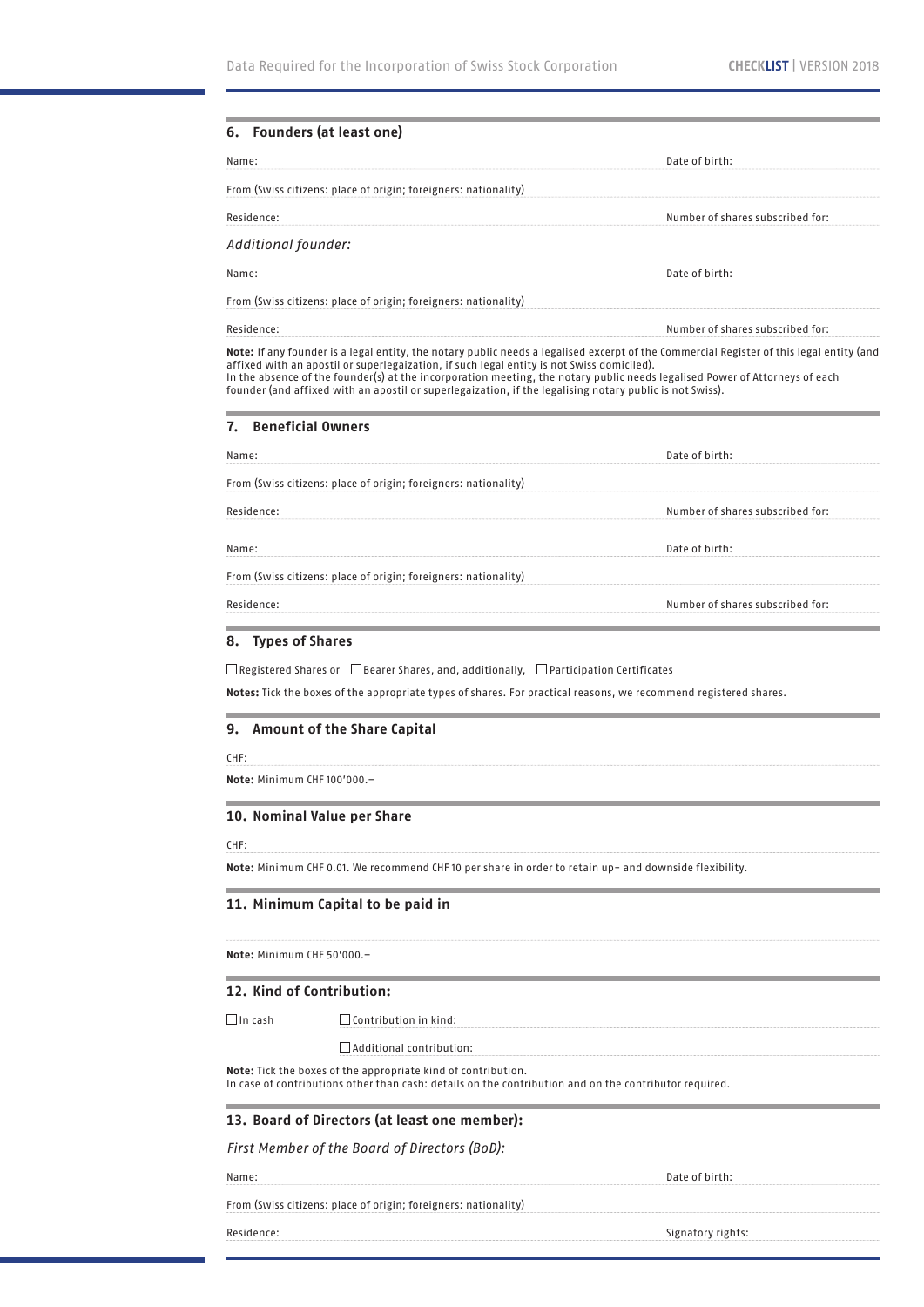# *Second Member of the BoD:*

| Name:                                                                                                                                                                                                                                                                                                                                                                                                                                                             | Date of birth:    |  |  |  |
|-------------------------------------------------------------------------------------------------------------------------------------------------------------------------------------------------------------------------------------------------------------------------------------------------------------------------------------------------------------------------------------------------------------------------------------------------------------------|-------------------|--|--|--|
| From (Swiss citizens: place of origin; foreigners: nationality)                                                                                                                                                                                                                                                                                                                                                                                                   |                   |  |  |  |
| Residence:                                                                                                                                                                                                                                                                                                                                                                                                                                                        | Signatory rights: |  |  |  |
| Third Member of the BoD:                                                                                                                                                                                                                                                                                                                                                                                                                                          |                   |  |  |  |
| Name:                                                                                                                                                                                                                                                                                                                                                                                                                                                             | Date of birth:    |  |  |  |
| From (Swiss citizens: place of origin; foreigners: nationality)                                                                                                                                                                                                                                                                                                                                                                                                   |                   |  |  |  |
| Residence:                                                                                                                                                                                                                                                                                                                                                                                                                                                        | Signatory rights: |  |  |  |
| Note: Please note: The Company has to be represented by at least one person with single signatory power or two persons with joint<br>signatory power domiciled in Switzerland (either board members or directors). In addition, at least one board member has to be<br>granted single signatory power or two members have to be granted joint signatory power. If more than one member of the BoD,<br>the First Member will be deemed the president of the board. |                   |  |  |  |
| 14. Auditor                                                                                                                                                                                                                                                                                                                                                                                                                                                       |                   |  |  |  |
| $\Box$ Yes / $\Box$ No (Opting out)                                                                                                                                                                                                                                                                                                                                                                                                                               |                   |  |  |  |
| Company:                                                                                                                                                                                                                                                                                                                                                                                                                                                          | Contact person:   |  |  |  |
| Address:                                                                                                                                                                                                                                                                                                                                                                                                                                                          |                   |  |  |  |
| Telephone:                                                                                                                                                                                                                                                                                                                                                                                                                                                        | E-Mail:           |  |  |  |
| Note: Auditors may be waived under certain circumstances. To be discussed, if the Company intends to waive the auditors.                                                                                                                                                                                                                                                                                                                                          |                   |  |  |  |
| 15. Blocked Account of Cash Contributions at:                                                                                                                                                                                                                                                                                                                                                                                                                     |                   |  |  |  |
| Bank:                                                                                                                                                                                                                                                                                                                                                                                                                                                             |                   |  |  |  |
| Contact Person:                                                                                                                                                                                                                                                                                                                                                                                                                                                   |                   |  |  |  |
| Address:                                                                                                                                                                                                                                                                                                                                                                                                                                                          |                   |  |  |  |
| Telephone:                                                                                                                                                                                                                                                                                                                                                                                                                                                        | E-Mail:           |  |  |  |
| Note: If required, assistance available to organize such blocked account.                                                                                                                                                                                                                                                                                                                                                                                         |                   |  |  |  |
| 16. Other Persons Authorized to sign (in addition to no. 13 above):                                                                                                                                                                                                                                                                                                                                                                                               |                   |  |  |  |
| Name:                                                                                                                                                                                                                                                                                                                                                                                                                                                             | Date of birth:    |  |  |  |
| From (Swiss citizens: place of origin; foreigners: nationality)                                                                                                                                                                                                                                                                                                                                                                                                   |                   |  |  |  |
| Residence:                                                                                                                                                                                                                                                                                                                                                                                                                                                        | Signatory rights: |  |  |  |
| Name:                                                                                                                                                                                                                                                                                                                                                                                                                                                             | Date of birth:    |  |  |  |
| From (Swiss citizens: place of origin; foreigners: nationality)                                                                                                                                                                                                                                                                                                                                                                                                   |                   |  |  |  |
| Residence:                                                                                                                                                                                                                                                                                                                                                                                                                                                        | Signatory rights: |  |  |  |
|                                                                                                                                                                                                                                                                                                                                                                                                                                                                   |                   |  |  |  |
| Name:                                                                                                                                                                                                                                                                                                                                                                                                                                                             | Date of birth:    |  |  |  |
| From (Swiss citizens: place of origin; foreigners: nationality)                                                                                                                                                                                                                                                                                                                                                                                                   |                   |  |  |  |
| Residence:                                                                                                                                                                                                                                                                                                                                                                                                                                                        | Signatory rights: |  |  |  |
| Note: Possible functions: Chief Executive Officer, Director, Deputy Director, Authorized signatory, etc.                                                                                                                                                                                                                                                                                                                                                          |                   |  |  |  |

# **17. Fiscal Year:**

**Note:** Unless stated otherwise, the calendar year will be deemed as fiscal year; determination by the Managing Directors possible.